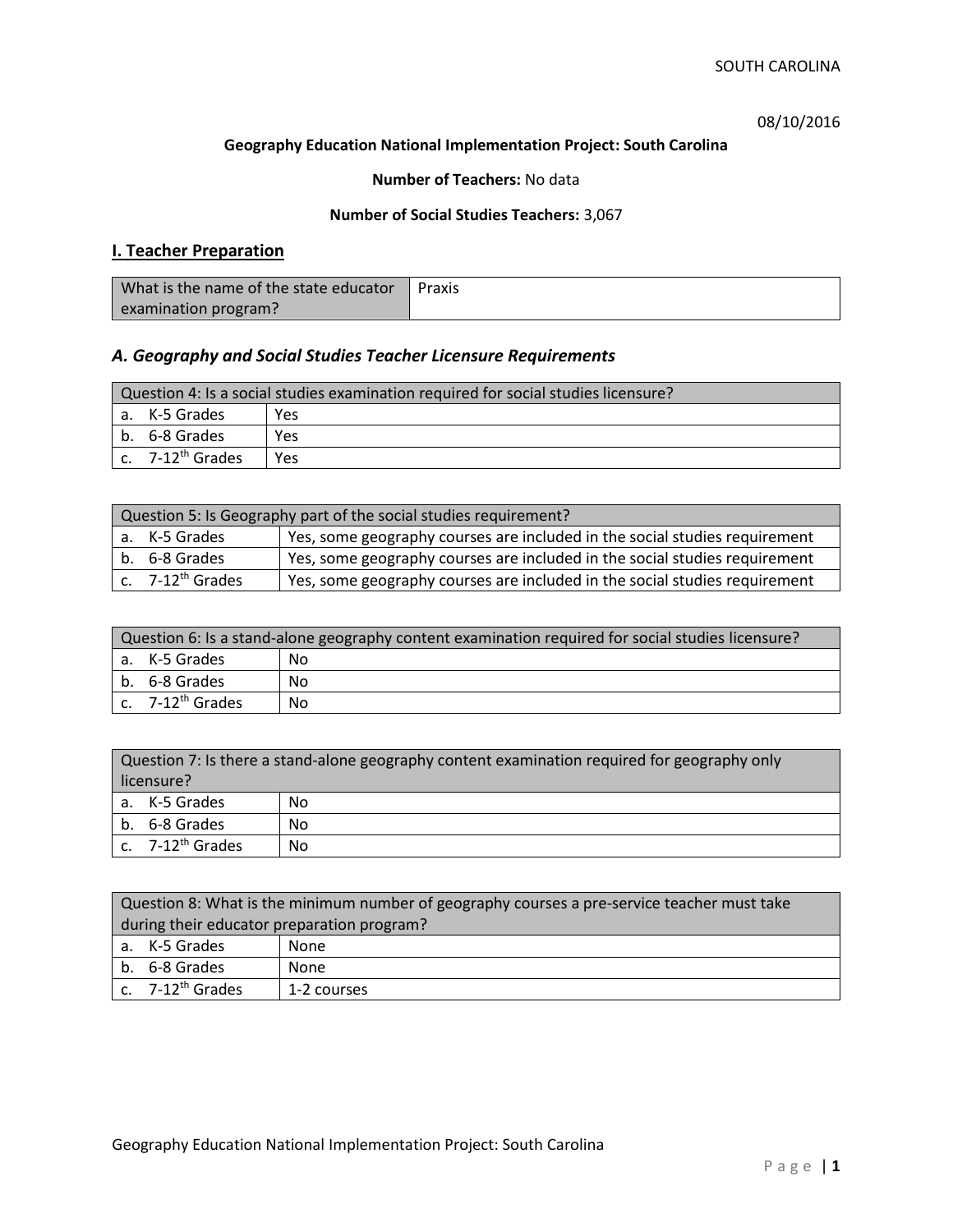| Question 9: Additional information about how | No data |
|----------------------------------------------|---------|
| teachers become certified in your state?     |         |

### *B. Professional Development*

| Question 10: Can in service teachers receive<br>certification credit for professional<br>development courses or programs in<br>geography? | Yes       |
|-------------------------------------------------------------------------------------------------------------------------------------------|-----------|
| Question 11: Does the state education agency<br>(SEA) provide professional development in<br>geography?                                   | <b>No</b> |

## **II. Curriculum**

| Question 15: What is the name of the state<br>standards?              | South Carolina Social Studies Academic Standards |
|-----------------------------------------------------------------------|--------------------------------------------------|
| Question 16: How are the state standards<br>presented by grade level? | Individual                                       |
| Question 17: When were the standards last<br>revised?                 | 3-6 years                                        |
| Question 18: Are there plans for revision to<br>the state standards?  | Within 5 years                                   |
| Question 19: Is geography included in the<br>state standards?         | Yes                                              |
| Question 20: How are the geography<br>standards organized?            | <b>Both</b>                                      |
| Question 21: What framework and/or<br>documents were used?            | Geography for Life (2013)                        |

#### **Question 22: What general topics are included?**

Using geospatial technologies, learning about geospatial technologies, Movement of people, goods and/or ideas, Population and Settlements, Geopolitics, Culture, Physical geography (including physical processes, weather & climate, natural resources), Places and/or regions, Human-environment interaction, Mapping (map projections, use of maps), Spatial Thinking and/or Mental Maps

| Question 23: What is the total number of credit | 24 credit hours  |
|-------------------------------------------------|------------------|
| hours required for high school graduation?      |                  |
| Question 24: What is the total number of social | 3 credit hours   |
| studies credit hours required for high school   |                  |
| graduation?                                     |                  |
| Question 25: What is the total number of        | 0.5 credit hours |
| geography credit hours required for high school |                  |
| graduation?                                     |                  |